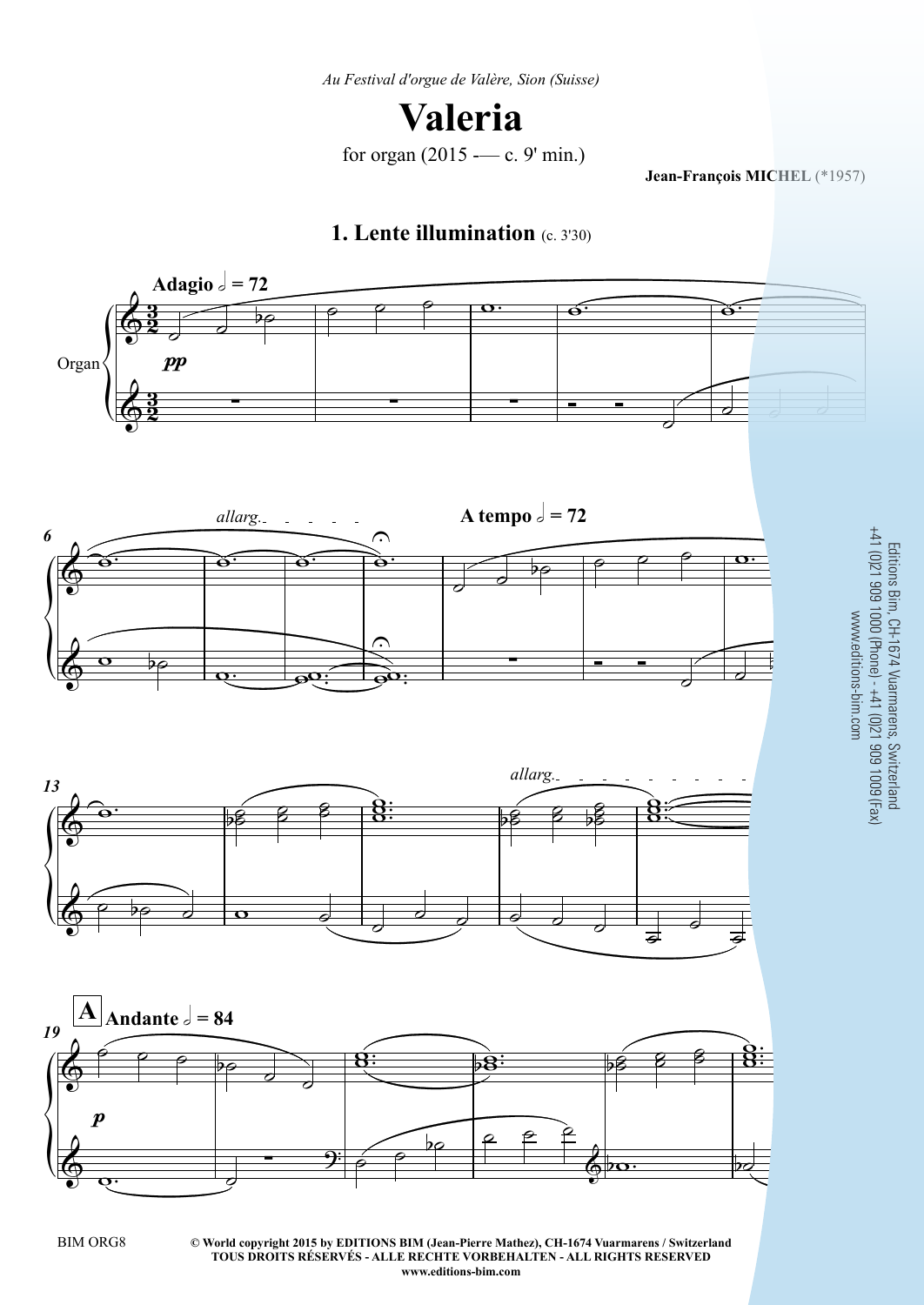









Editions Bim, CH-1674 Vuarmarens, Switzerland<br>+41 (0)21 909 1000 (Phone) - +41 (0)21 909 1009 (Fax)<br>www.editions-bim.com Editions Bim, CH-1674 Vuarmarens, Switzerland +41 (0)21 909 1000 (Phone) - +41 (0)21 909 1009 (Fax) www.editions-bim.com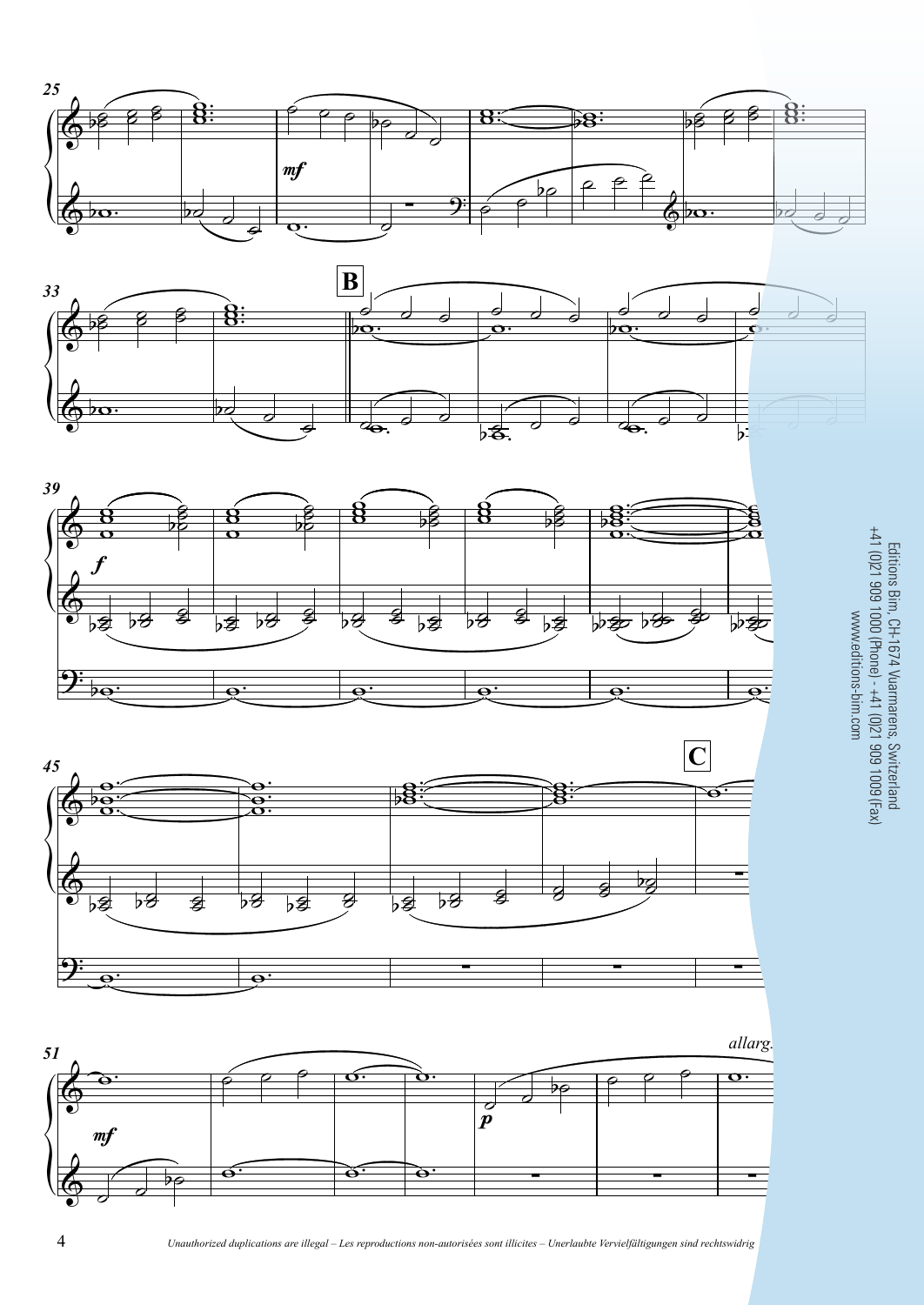

Unauthorized duplications are illegal – Les reproductions non-autorisées sont illicites – Unerlaubte Vervielfältigungen sind rechtswidrig

 $\begin{array}{c}\n\mathbb{R} \\
\mathbb{R} \\
\mathbb{R} \\
\mathbb{R}\n\end{array}$  $\begin{array}{c}\n\mathsf{NNNM}\n\\ \n\mathsf{O} & \mathsf{H}\n\\ \n\mathsf{O} & \mathsf{H}\n\\ \n\mathsf{I}\n\\ \n\mathsf{H} & \mathsf{H}\n\\ \n\mathsf{I}\n\\ \n\mathsf{H} & \mathsf{H}\n\\ \n\mathsf{I}\n\\ \n\mathsf{H} & \mathsf{H}\n\\ \n\mathsf{I}\n\\ \n\mathsf{H} & \mathsf{H}\n\\ \n\mathsf{I}\n\\ \n\mathsf{H} & \mathsf{H}\n\\ \n\mathsf{I}\n\\ \n\mathsf{H} & \mathsf{H}\n\\ \n\mathsf{$ biu<br>11 (0<br>11 (0 10021<br>(0)21<br>1.com land<br>J9 (Fa Editions Bim, CH-1674 Vuarmarens, Switzerland +41 (0)21 909 1000 (Phone) - +41 (0)21 909 1009 (Fax)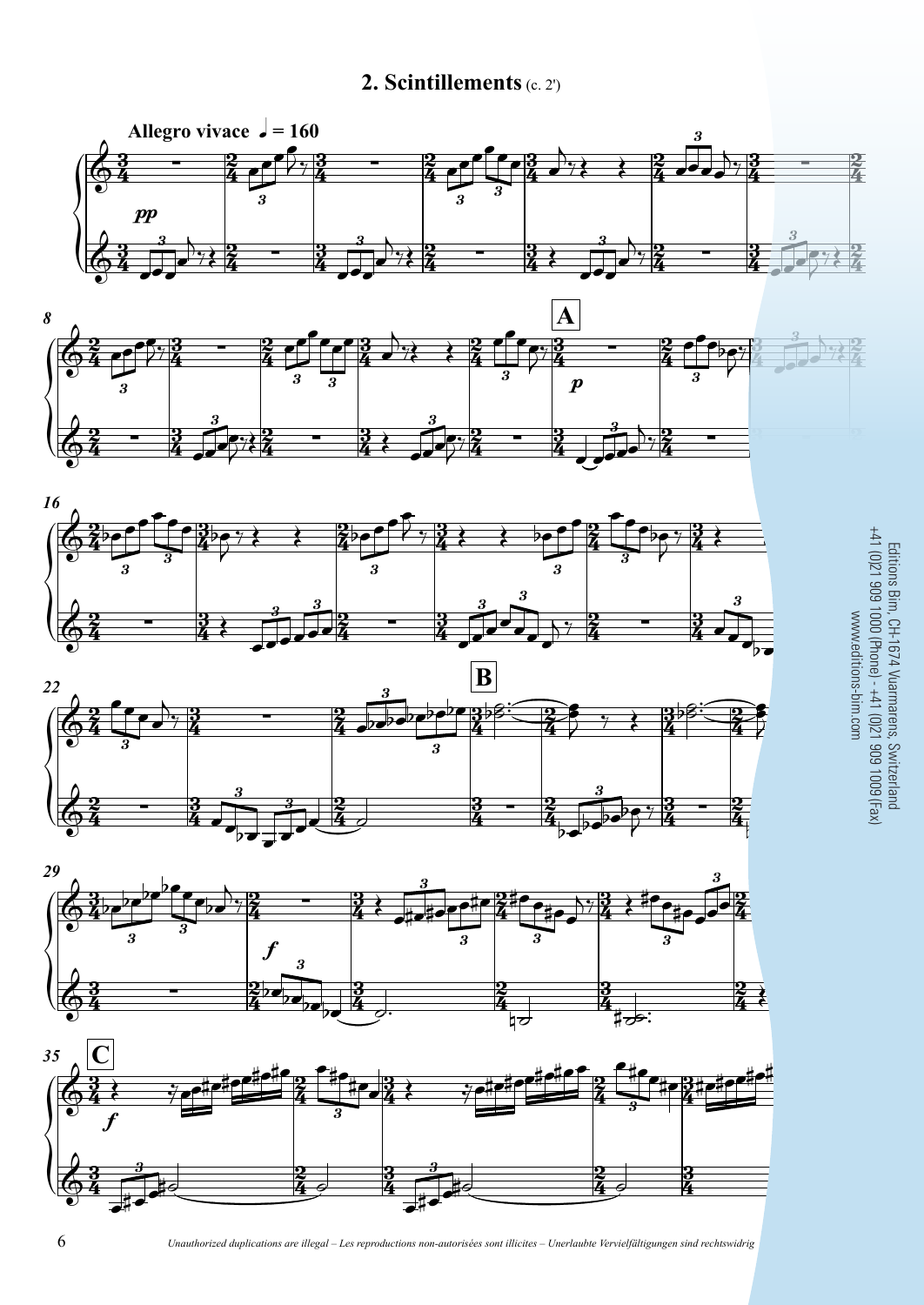









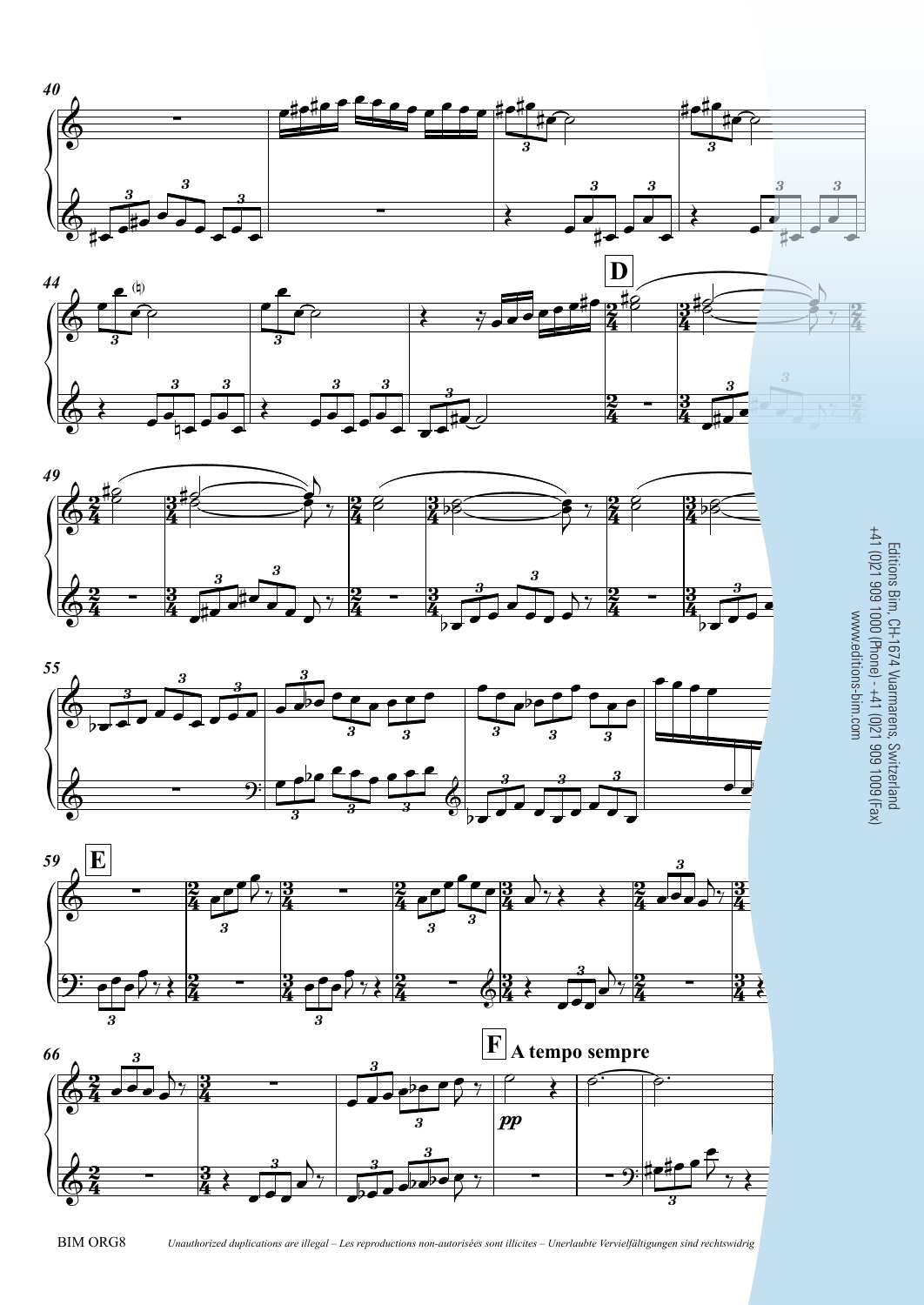## **3. Illuminations célestes** (3'30'')